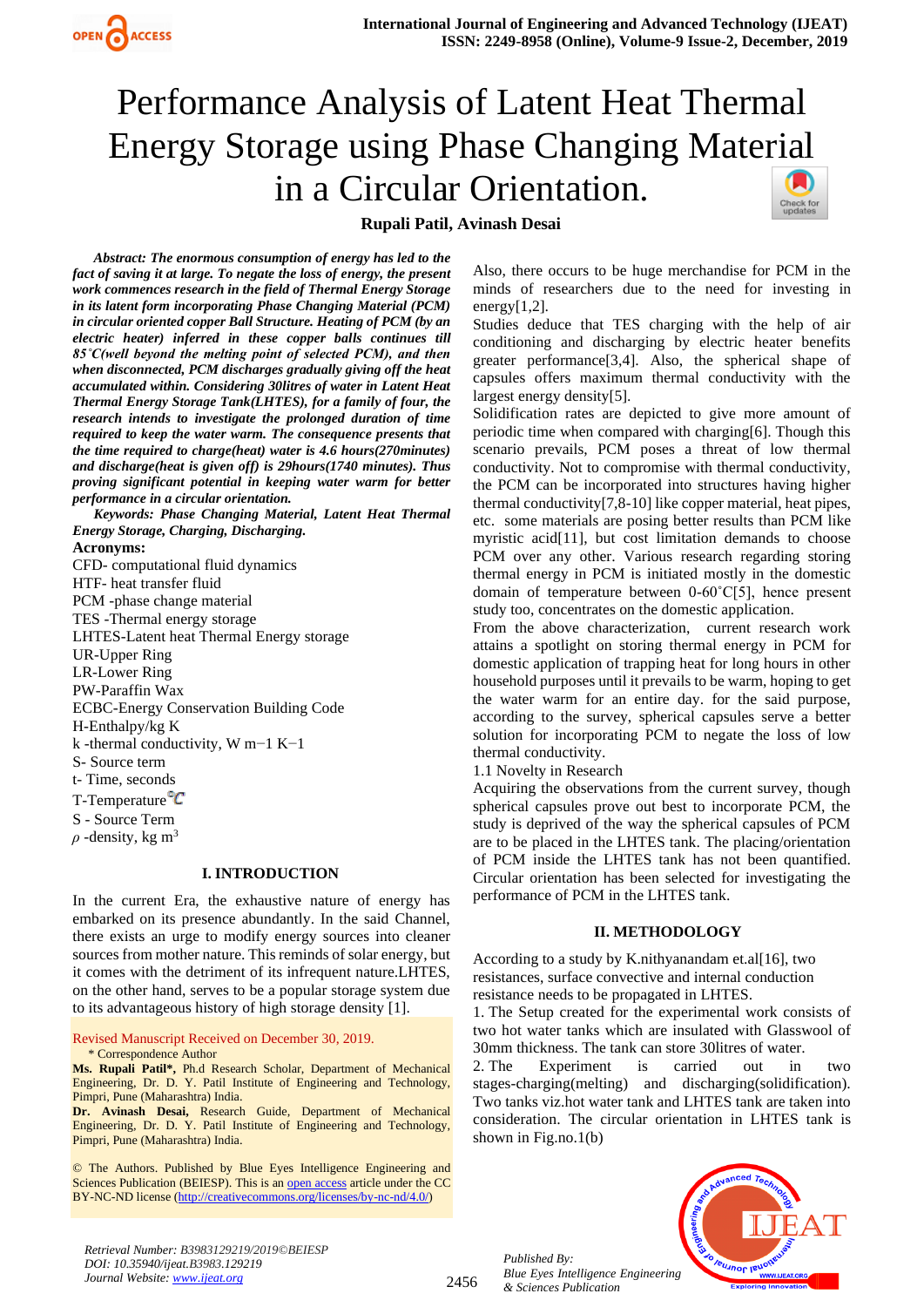3. This orientation consists of two rings -the upper and lower ring. Both the rings are separated with a 150mm distance. The PCM incorporated inside copper balls are placed in these orientations for measuring the charging and discharging traits.

4. A hot water tank contains a heater that is used for heating of water up to 85˚C. A thermostat is placed for automatic regulation of temperature in the LHTES tank. The flow control valve is used in between the tanks to regulate hot water flow from Hot water tank to LHTES tank.

5. The Hot water transferred to the LHTES tank gives heat steadily to Copper balls and further it is transferred to PCM which is the charging cycle of the PCM and later after the significant temperature difference is created reverse cycle begins which is noted as Discharging cycle of the PCM. The below figures show the circular orientation and Schematic Setup Diagram implemented.



**Fig.No 1(a) Schematic Diagram of Set-up**



|  |  |  | Fig. No 1(b) Circular orienation in LHTES tank |  |  |  |
|--|--|--|------------------------------------------------|--|--|--|
|--|--|--|------------------------------------------------|--|--|--|

PCM selected is n-tetracosane having melting point as 48-50˚C.

Thermocouples are inserted vertically inside each Spherical Copper Balls. When PCM is in charging condition it starts melting and reaches its temperature up to 85˚C, where it is partially in the vapor state. At this point, it stores latent heat and it stays in this condition for a long duration of time. Again it starts discharging when it gives its heat back to the water surrounding it.

*Retrieval Number: B3983129219/2019©BEIESP DOI: 10.35940/ijeat.B3983.129219 Journal Website[: www.ijeat.org](http://www.ijeat.org/)*

# **III. GOVERNING EQUATIONS**

The Model for investigating the performance of LHTES encompasses the use of 10 Spherical balls in circular orientation (five, on the upper ring and remaining five on the lower ring) in the LHTES tank.

The assumptions made for CFD analysis are stated as under:  $\circ$  The density  $\rho$ , specific heat capacity  $C_p$  and thermal

conductivity K are constant throughout for the PCM. o Copper material properties are used for copper Balls and

Stainless Steel for the LHTES Tank.

o Conductive Heat Transfer rules over Convective Heat transfer Phenomenon.

Designing of Model on CATIA Software (CAD Model), its Transient Analysis on CFD is pursued by Pre-Processing (Setting up the model), counting Engineering Data (Adding the material Properties of the model), Meshing (Discretizing the given continuum into the finite elemental system), applying the Boundary Conditions. (Natural, Geometric and Thermal), Solving the Continuum to obtain the unknown parameters(solver) and Post-Processing.

Tool Used in the process is Ansys Design Modeler for de-featuring cad models &Ansys Fluent 16.0 is used to interpret time, temperature variations by performing CFD analysis.

The mathematical energy equation (Eq. 1) that governs the physical phenomenon of phase

Change problem is as under:

$$
\frac{\partial}{\partial t}(\rho H) + \nabla \cdot \rho \partial H = \nabla \cdot (K \nabla T) + S \quad \dots \dots \text{Eq 1}
$$

In the present analysis, due to the absence of convection  $(\nabla$ .  $\rho \vartheta H$ ) and source term(S), the governing equation is modified as in Eq. (2)

$$
\frac{\partial}{\partial t}(\rho H) = \nabla \cdot (K \nabla T) ... \text{Eq 2}
$$

The properties of selected PCM and Boundary Conditions are stated in Table no 01 and 02.

**Table no 01: Properties of PCM[13]**

| <b>Table no 01: Properties of PUMP</b> |                                    |  |  |  |  |
|----------------------------------------|------------------------------------|--|--|--|--|
| <b>Property</b>                        | values                             |  |  |  |  |
| <b>Material Used</b>                   | n-Tetracosane                      |  |  |  |  |
| Molecular formula                      | C <sub>24</sub> H <sub>50</sub>    |  |  |  |  |
| <b>Specific Heat capacity</b>          | 730.9 J/K mol                      |  |  |  |  |
| <b>Boiling Point</b>                   | 391.4°Cat 760mm Hg                 |  |  |  |  |
| <b>Latent Temperature</b>              | $48^{\circ}$ C                     |  |  |  |  |
| <b>Specific Heat (liquid)</b>          | 772.50 J/milk at $57.63^{\circ}$ C |  |  |  |  |
| <b>Specific Heat (gas)</b>             | 1087.48 J/milk at 475.52 °C        |  |  |  |  |

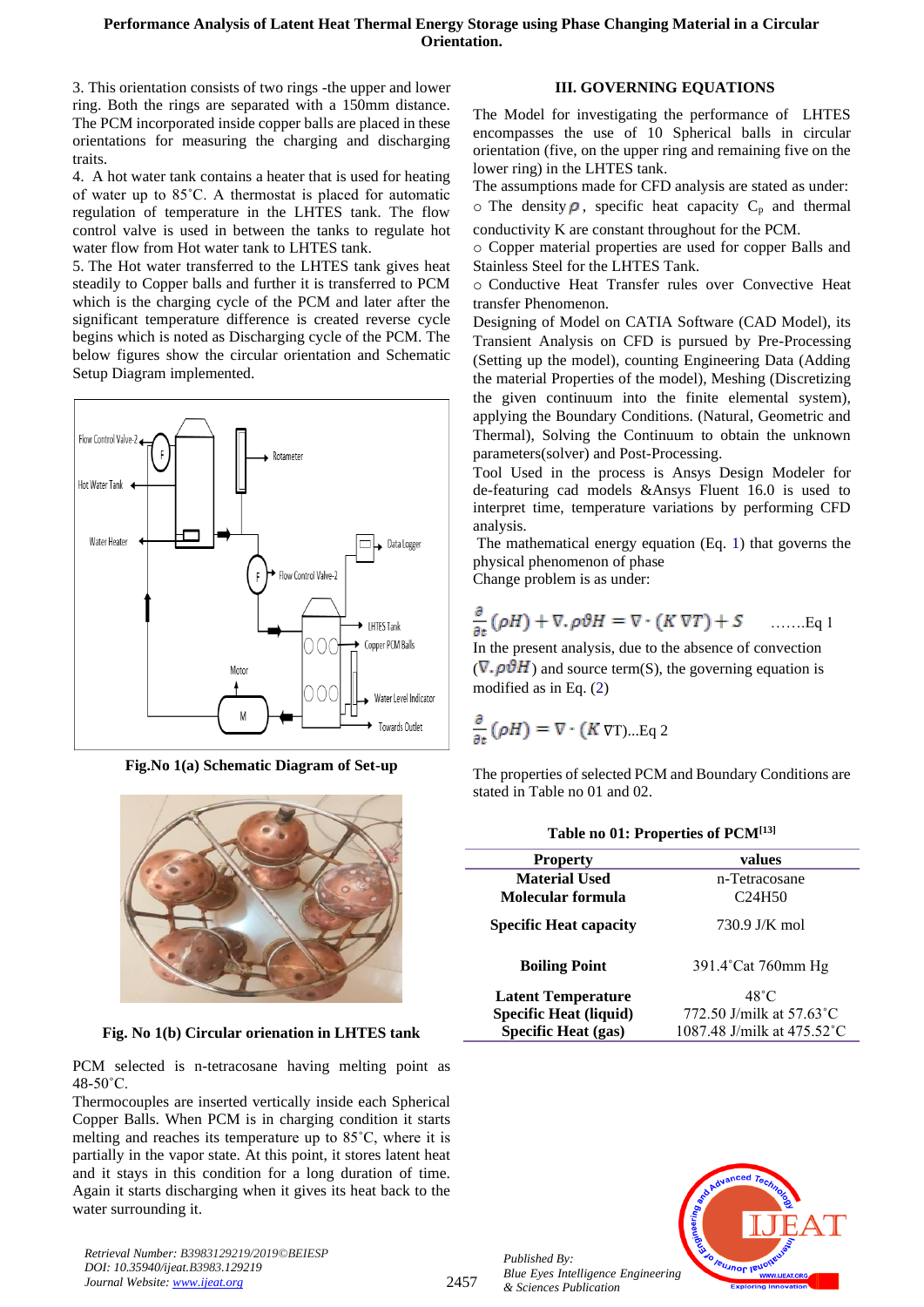

| No. of steps             | 01                   |  |  |
|--------------------------|----------------------|--|--|
| <b>Step End Time</b>     | 72000Secs            |  |  |
| <b>Initial Time Step</b> | 720Secs              |  |  |
| <b>Minimum Timestep</b>  | 72Secs               |  |  |
| <b>Maximum Timestep</b>  | 7200Secs             |  |  |
| <b>Solver Type</b>       | Programme Controlled |  |  |



No.of trials are considered to investigate the performance of PCM for circular orientation.charging and discharging cycle is employed and the results indicated in CFD are as under:

4.1Charging for circular orientation

Fig. no. 2,3,4 depicts the temperature versus time graph in CFD for 3600,7200,12600 seconds of charging for circular orientation.

The temperature plots can be seen as  $42.024$ <sup>o</sup>C as lowest temperature in LHTES tank and  $41.348^{\circ}C$  as highest temperature in LHTES tank at about 3600seconds;  $56.371^{\circ}$ C as lowest temperature in LHTES tank and  $57.047^{\circ}$  as highest temperature in LHTES tank at 7200seconds, and  $78.907$ <sup>o</sup>C as lowest temperature in LHTES tank and  $79.583^{\circ}C$  as highest temperature in LHTES tank at 12600 seconds having temperature gradient of  $0.67^{\circ}C$ , which means approximately 30 mins more will be required (approx) to reach the temperature of  $85^{\circ}C$  (which is to be attained for charging). The total time to charge circular orientation is 4 hours.

approximately 30 mins more will be required (approx) to reach the temperature of  $85^{\circ}C$  (which is to be attained for charging). The total time to charge circular orientation is 4 hours.



**Figure no 2: Charging for Circular Orientation-PCM (3600sec)**

*Retrieval Number: B3983129219/2019©BEIESP DOI: 10.35940/ijeat.B3983.129219 Journal Website[: www.ijeat.org](http://www.ijeat.org/)*



**Figure no 3: Charging for Circular Orientation-PCM (7200sec)**



#### **Figure no 4: Charging for Circular Orientation-PCM (12600sec)**

4.3Discharging of Circular Orientation

The temperature plots can be seen as  $77.5^{\circ}C$  as lowest temperature in LHTES tank and  $77.567^{\circ}C$  as highest temperature in LHTES tank at about 18000seconds;  $70^{\circ}C$  as lowest temperature in LHTES tank and  $70.067^{\circ}C$  as highest temperature in LHTES tank at  $36000$ seconds,and $40^{\circ}C$  as lowest temperature in LHTES tank and  $40.067^{\circ}C$  as highest temperature in LHTES tank at 108000 seconds. Total time taken for discharging till  $40^{\circ}C$  is about 30 hours.



 **Fig. no 5: Discharging of Circular Orientation-PCM (18000sec)**

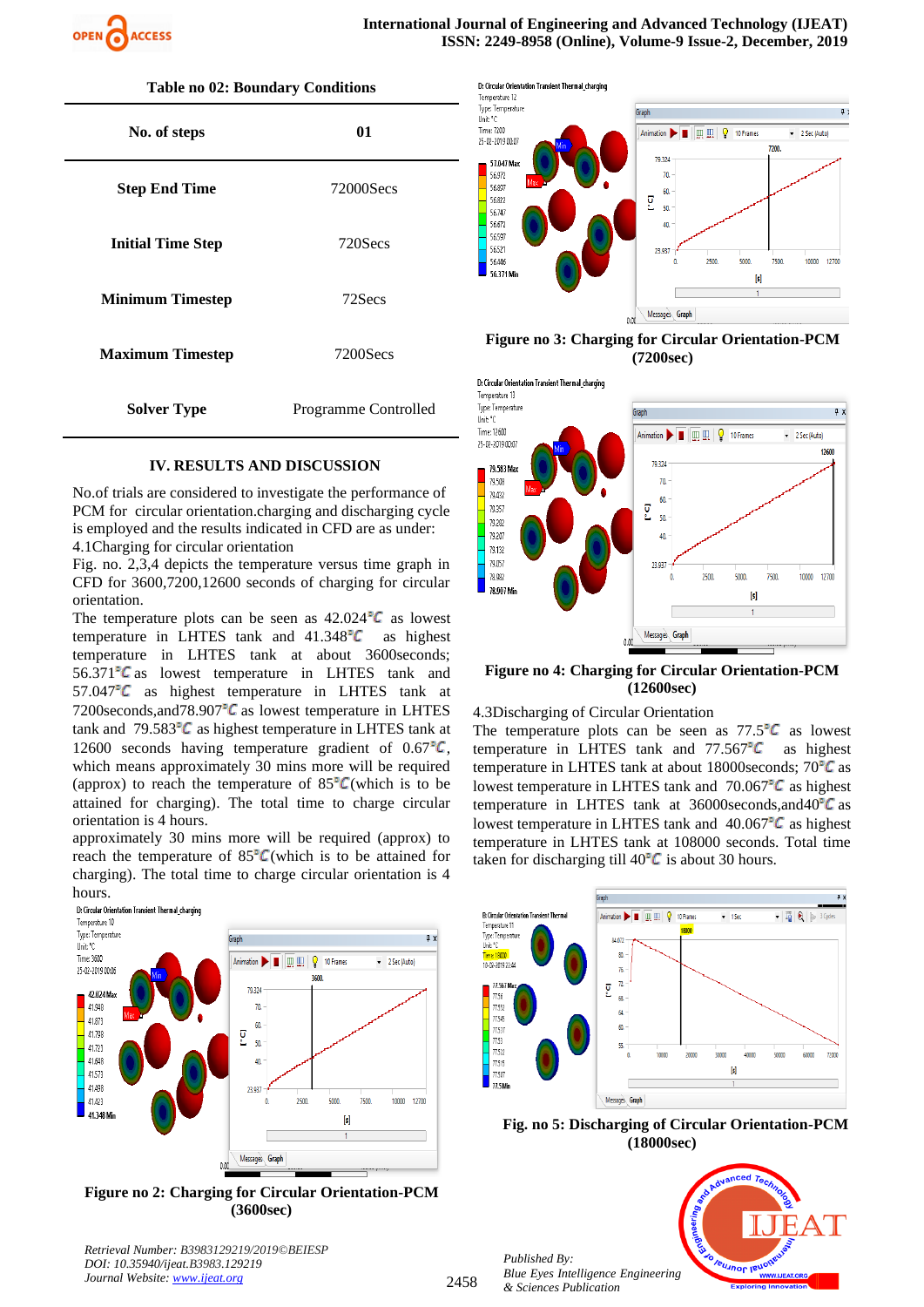## **Performance Analysis of Latent Heat Thermal Energy Storage using Phase Changing Material in a Circular Orientation.**



**Fig.no 6: Discharging of Circular Orientation-PCM (36000sec)**



**Fig. no 7: Discharging of Circular Orientation-PCM (108000sec)**

# **V. VALIDATION OF CFD WITH EXPERIMENTATION RESULTS**

 An experimental study is done by charging the PCM up to 85˚C (by an electric heater, which can be replaced by the solar heater)and then observing the discharging cycle till ambient temperature. The period attained for these cycles is noted down.

5.1Charging results for circular orientation

Fig. no 8 shows the charging cycle readings. It took 4.6 hours to reach a temperature of  $85^{\circ}$ C. This indicates the similarity in CFD and experimental readings; wherein CFD results displayed 4.5 hours of expectation which is almost fulfilled by experimentation.



## **Fig no 8: Experimental Charging Results -Circular Orientation**

5.2Discharging results for circular orientation

Fig. no 9 shows the total discharging cycle readings. It took 29 hours for PCM to reach an ambient temperature which is less by 1 hour than the CFD readings obtained for the discharging cycle. This 60 minutes time variation may be due to manual errors while experimenting.



 **Fig no 9: Experimental Discharging Results -Circular Orientation**

| <b>Summary of Results</b>         |                                  |                                        |                                           |  |  |  |
|-----------------------------------|----------------------------------|----------------------------------------|-------------------------------------------|--|--|--|
| <b>CFD</b><br>Charging<br>Time    | <b>CFD</b><br><b>Discharging</b> | <b>Experimental</b><br><b>Charging</b> | <b>Experimental</b><br><b>Discharging</b> |  |  |  |
|                                   | Time                             | Time                                   | Time                                      |  |  |  |
| $240 \text{ mins}$<br>i.e 4 hours | $1800$ mins i.e<br>30 hours      | $270$ mins i.e<br>4.5 hours            | $1740$ mins i.e<br>29 hours               |  |  |  |





*Retrieval Number: B3983129219/2019©BEIESP DOI: 10.35940/ijeat.B3983.129219 Journal Website[: www.ijeat.org](http://www.ijeat.org/)*

2459